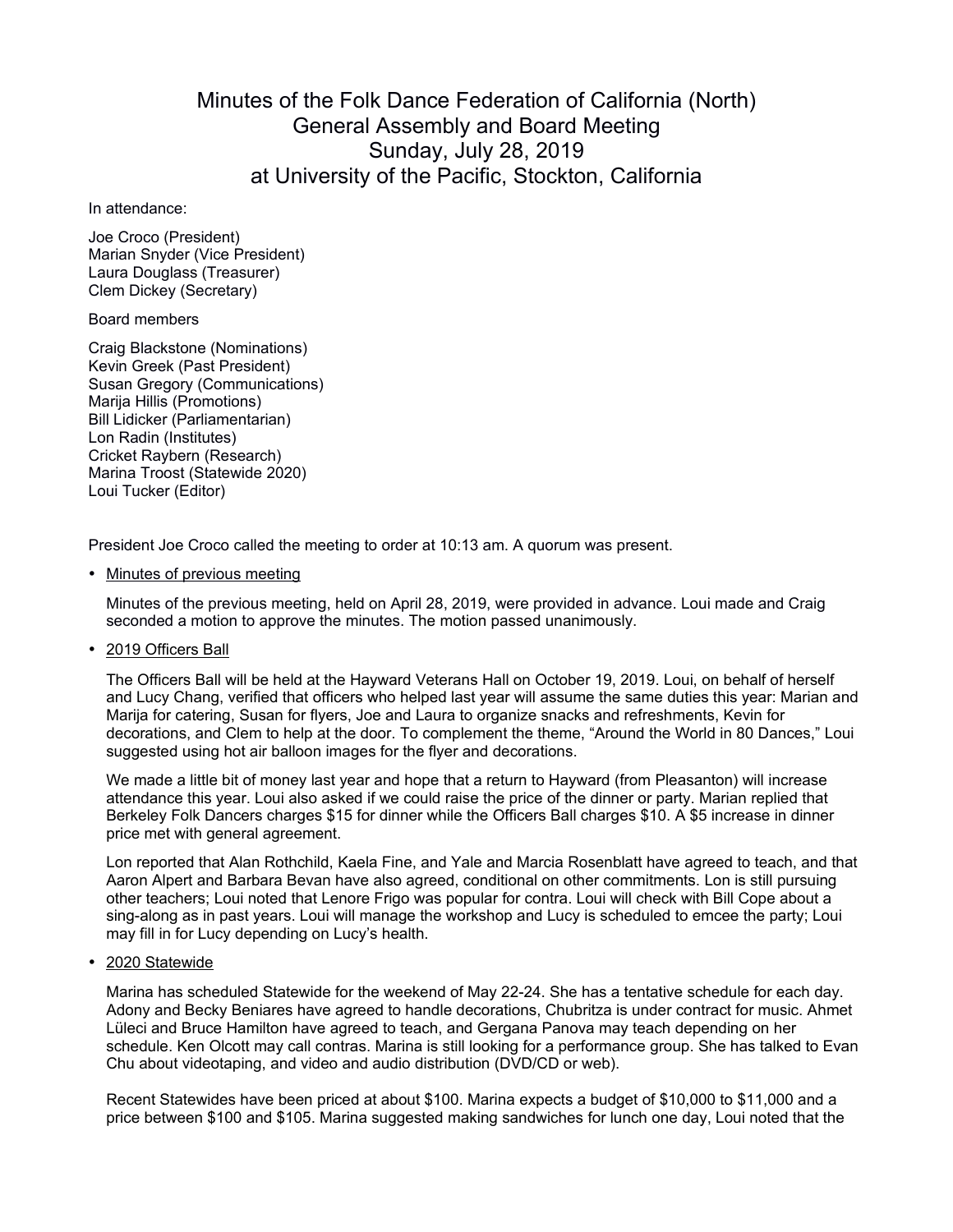Berkeley 2016 Statewide served sandwiches from a caterer one day.

Marina suggested possible themes of the Miwok Tribe, Wine Country, and Hands around the World. She has talked to Susan about a save-the-date flyer and to hotels about discount rates. Marina wanted a flyer by November, in which case Loui would need it by October 1 for the November *Let's Dance!* Loui noted that the *Let's Dance!* ad could slip to December and did not need to include a theme. The ad for Folk Dance Scene needs a different format to fit on the smaller page. Marina is also planning ads for the National Folk Organization, the Eastern European Folk Dance Society and the Society of Folk Dance Historians; and a listing on Dance Gypsy.

Moveable Feet may host an event with Ahmet as well, Marina has asked that such coordinated events occur after Statewide.

Marian asked about a t-shirt; Loui noted that the t-shirt would depend on the theme.

Marina asked about using a second room, a kafana, for music. Loui replied that it had been done before with limited success. If the room is too far from the main hall people will not go there. Marina asked about musicians for Bruce Hamilton, as he is used to teaching with live music. Loui noted that Bruce taught at Statewide 2018 without live music.

• Moving the IFD Yahoo Group to Google Groups

Loui announced that she plans to move the International Folk Dance Yahoo Group to Google Groups, as adding members to the Yahoo group has become cumbersome. Cricket added that the Research committee had problems with attachments on Yahoo. There were no objections.

• Folk Dance Passport

Craig reported that four member clubs have responded favorably to the proposal for a passport-like booklet to be stamped when a dancer visits a club. Clem added that Adony intends to respond favorably on behalf of the Palomanians. Loui suggested that Officers Ball provide a stamp (if the passbooks are ready by then). Marian noted that BFD has a stamp, and stamps can be purchased for about \$35. Susan asked for specifics on the book; Craig and Joe suggested a passport-sized book with one page per participating club (with meeting info). Susan proposed a mid-September deadline for inclusion in the first edition of the book.

• President (Joe)

Joe is looking into making Past Presidents pins. Loui noted that we stopped making them when the former supplier closed, but that we do have the die. The old pins are heavy, containing 2-4 ounces of silver.

• Treasurer (Laura) – written report included

Laura will look into moving some of our bank account money into CDs, with Lon's help. The maturities need to be staggered to preserve some liquidity.

Every club has paid insurance dues. We collected \$5585 and paid \$5783. There were funds left over from last year to cover the \$198 shortfall. Loui noted that insurance is intended to be self-funding.

• Website (Kevin)

The website now has a "donate" button. Funds go directly to the bank, and not through PayPal. Kevin is investigating online membership subscriptions (PayPal offers an automatic renewal feature). There is currently an option to renew through PayPal, which about 50 members use. But the payments currently made through PayPal are difficult to process because they are not itemized. The online membership would permit each member to edit their data, e.g. address. The Federation would need an SSL Certificate at a cost of \$64/year. Each payment category (Individual, Joint, Group, Student) would require a separate button. Craig made, and Lon seconded, a motion to authorize Kevin to pay the SSL Certificate fee. The motion passed unanimously.

• Membership (Marcia Rosenblatt) – absent, written report submitted

Laura made and Loui seconded a motion to approve the membership report, which included new members. The motion passed unanimously.